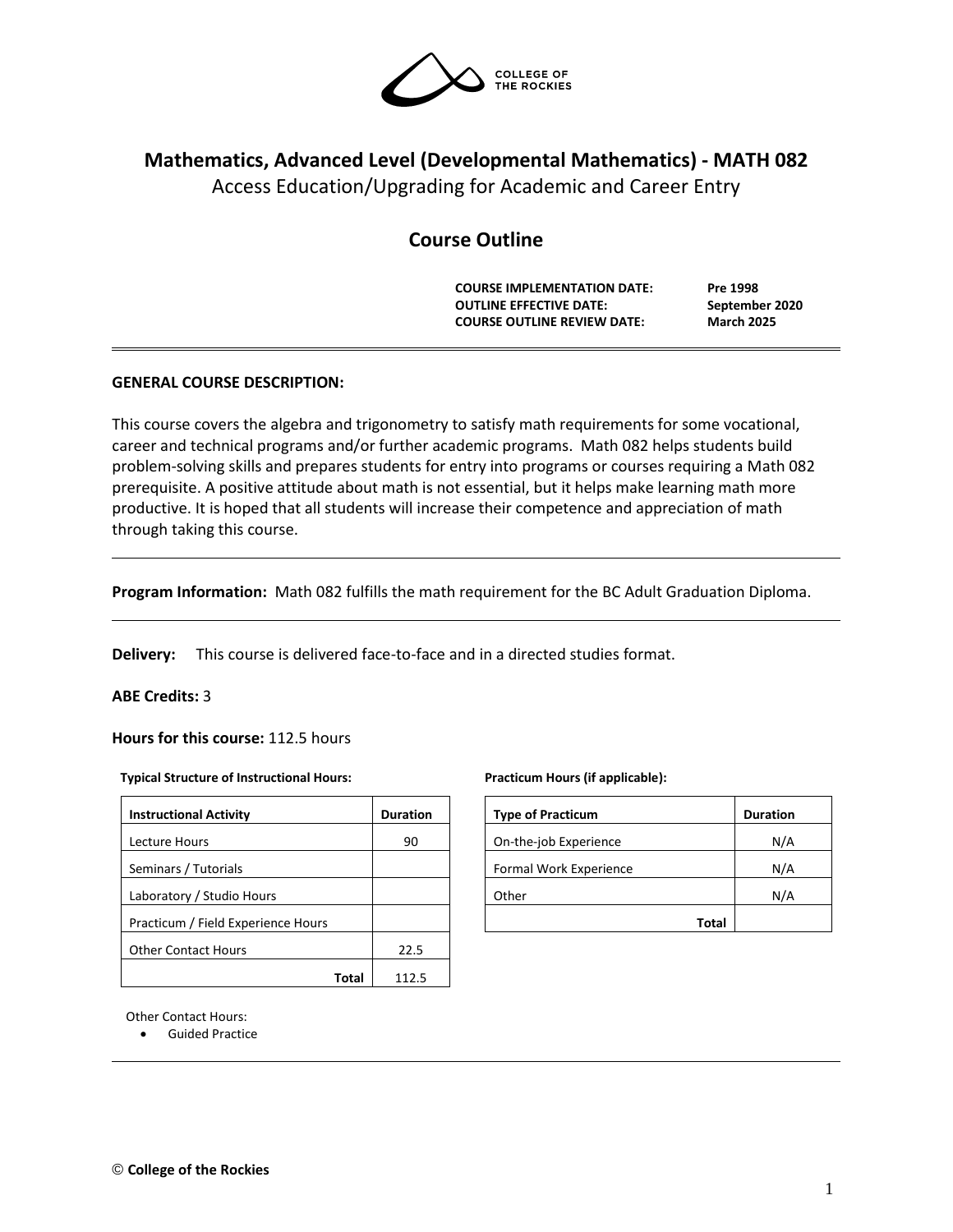Deb Heal, BEd

Signature

#### **APPROVAL SIGNATURES:**

Department Head Joy Brown E-mail: [jbrown3@cotr.bc.ca](mailto:jbrown3@cotr.bc.ca) Dean of Trades and Technology Dr. Jack Moes E-mail: *[jmoes@cotr.bc.ca](mailto:jmoes@cotr.bc.ca)* 

Department Head Signature

Dean Signature

EDCO

Valid from: September 2020 – March 2025

Education Council Approval Date

#### **COURSE PREREQUISITES AND TRANSFER CREDIT:**

**Prerequisites:** Either MATH 070, MATH 072, Foundations of Mathematics and Pre-Calculus 10 or equivalent.

#### **Flexible Assessment (FA):**

Credit can be awarded for this course through FA  $\boxtimes$  Yes  $\Box$  No

Learners may request formal recognition for flexible assessment at the College of the Rockies through one or more of the following processes: External Evaluation, Worksite Assessment, Demonstration, Standardized Test, Self-assessment, Interview, Products/Portfolio, Challenge Exam. Contact an Education Advisor for more information.

**Transfer Credit:** For transfer information within British Columbia, Alberta and other institutions, please visit [http://www.cotr.bc.ca/Transfer.](http://www.cotr.bc.ca/Transfer)

> Students should also contact an academic advisor at the institution where they want transfer credit.

**Prior Course Number:** N/A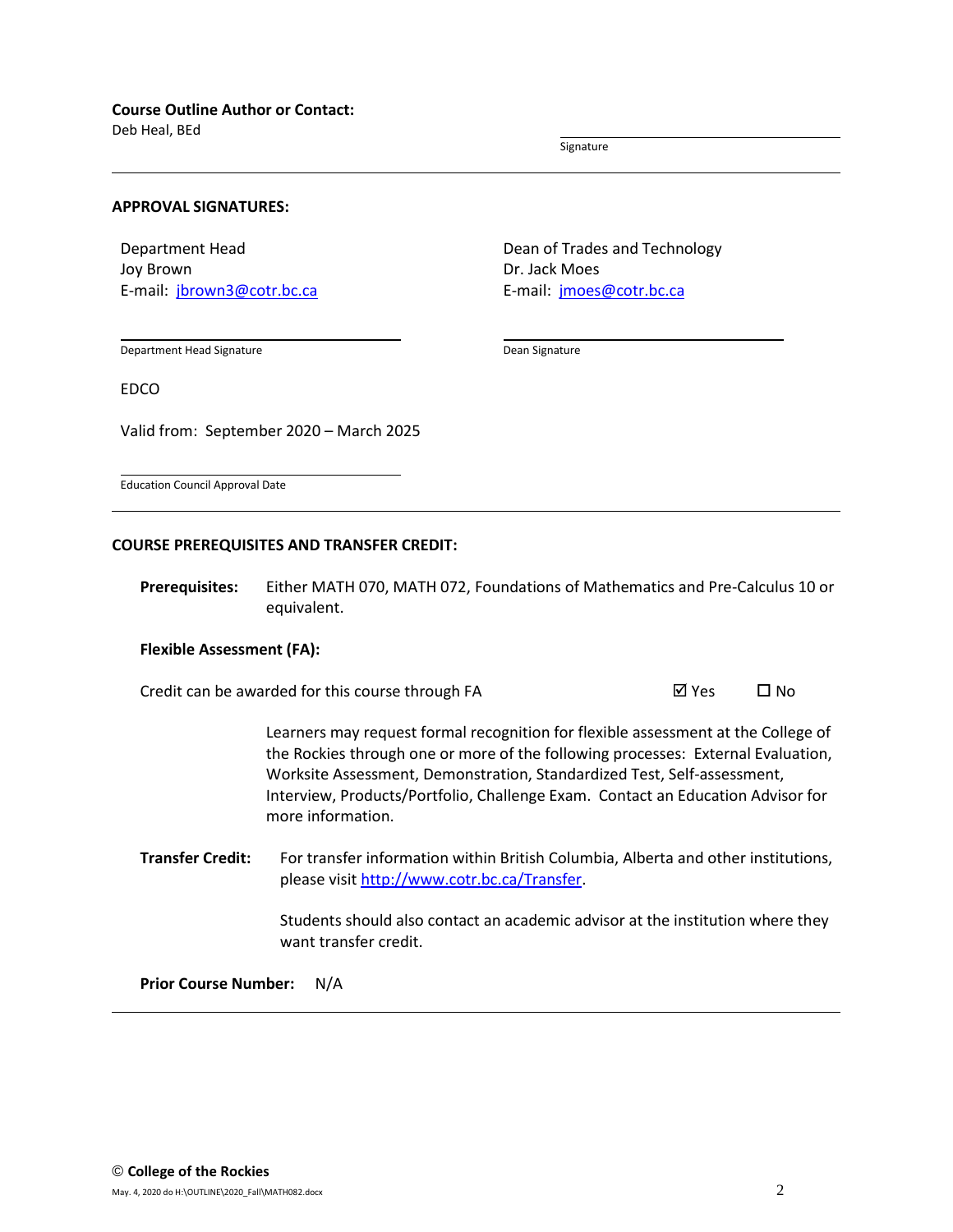#### **Textbooks and Required Resources:**

Textbook selection varies by instructor and may change from year to year. At the Course Outline Effective Date the following textbooks were in use:

*Face-to-face and Directed Studies*: Martin-Gay, K. E. (2014). *Introductory Algebra*. (5<sup>th</sup> ed.) Prentice-Hall Inc.

*Please see the instructor's syllabus or check COTR's online text calculator <http://go.cotr.bc.ca/tuition/tCalc.asp> for a complete list of the currently required textbooks.*

## **LEARNING OUTCOMES:**

Upon successful completion of this course, students will be able to

#### **1. Operations with Real Numbers**

- a) write fractions as decimals and repeating decimals as fractions;
- b) add, subtract, multiply and divide rational numbers;
- c) evaluate powers with rational bases and integer exponents;
- d) demonstrate the order of operations with rational numbers;
- e) evaluate radicals with rational radicands and distinguish between exact answers and approximate answers;
- f) simplify, add, subtract, multiply and divide square roots;

#### **2. First Degree Equations and Inequalities**

- a) solve first degree equations, in one variable, including those involving parentheses;
- b) solve formulas for a given variable when other variables are known;
- c) solve formulas for a given variable;
- d) solve first degree inequalities in one variable;
- e) solve practical problems that can be solved using a first degree equation;

#### **3. Polynomials**

- a) distinguish between monomials, binomials, trinomials and other polynomials (in one variable only);
- b) apply the laws of exponents to variable expressions with integral exponents;
- c) evaluate polynomials by substitution;
- d) add, subtract, and multiply polynomials;
- e) factor polynomials by removing the largest common factor;
- f) factor binomials of the form  $a^2x^2 b^2y^2$  and trinomials of the form  $a^2 + bx + c$ ;
- g) solve quadratic equations using the law of zero products;
- h) (optional) factor trinomials of the form  $ax^2 + bx + c$ ;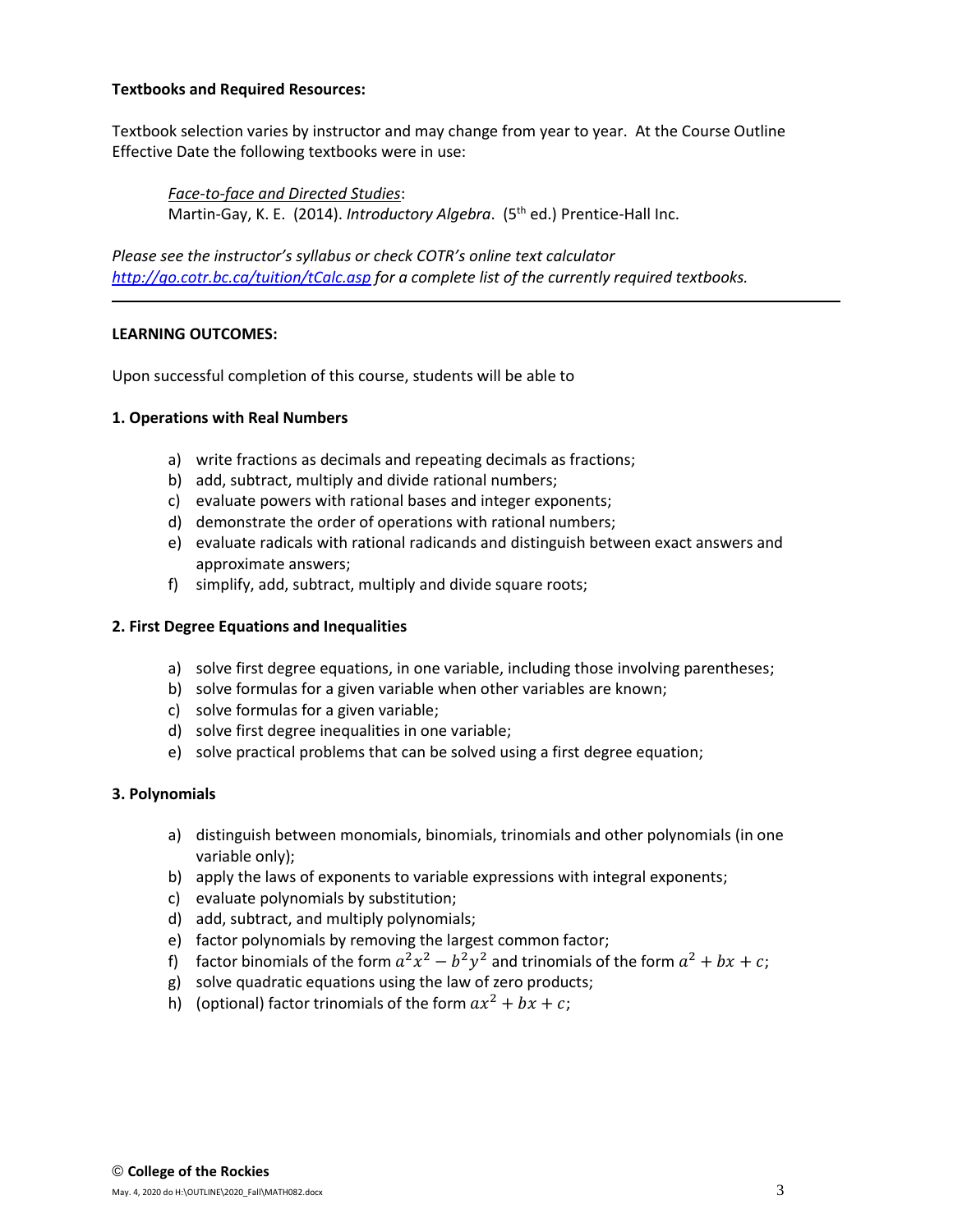#### **4. Rational Expressions**

- a) simplify, by factoring, rational expressions consisting of polynomial numerators and either monomial, binomial, or trinomial denominators;
- b) determine values for which a rational expression is undefined;
- c) multiply and divide rational expressions;
- d) add and subtract rational expressions consisting of monomial and/or binomial denominators;
- e) solve simple rational equations and check solutions;

## **5. Linear Equations**

- a) graph a linear equation including the forms  $x = a$  and  $y = b$ ;
- b) given a linear equation or its graph, determine its
	- i. slope
	- ii. x- and y-intercepts
- c) determine the equation of a line,  $y = mx + b$ , given
	- i. its graph
	- ii. its slope and a point on the line
	- iii. two points on the line

## **6. Systems of Linear Equations**

- a) solve a system of first degree equations in two unknowns by graphing, substitution, and elimination methods;
- b) solve practical problems that can be solved using a system of equations;

## **7. Radical Expressions**

- a) simplify square roots with variable radicands;
- b) add, subtract, multiply and divide square roots with variable radicands;
- c) solve equations with one square root containing a polynomial radicand and check for extraneous solutions;

## **8. Trigonometry**

- a) solve right triangles using one or more of
	- i. the sine ratio
	- ii. the cosine ratio
	- iii. the tangent ratio
	- iv. the Pythagorean theorem
	- v. the angle sum property of triangles
- b) evaluate sine and cosine for angles from  $0<sup>°</sup>$  to 180 $<sup>°</sup>$  (optional); and</sup>
- c) solve triangles using the Law of Cosines or the Law of Sines, excluding the ambiguous case (optional).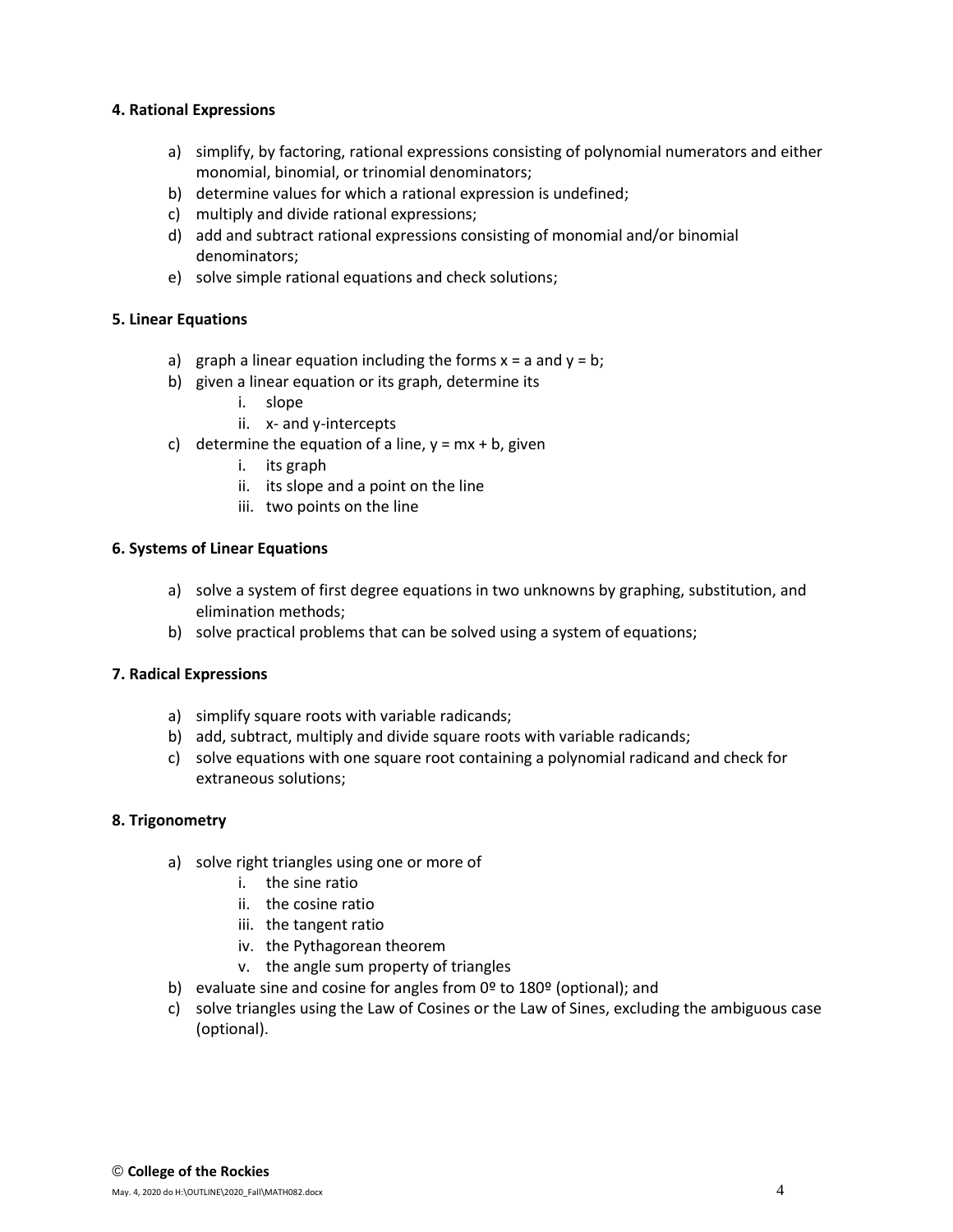#### **9. Optional Learning Outcomes**

Students must complete one of the following three optional topics:

#### **A. The Quadratic Equation**

- a) solve quadratic equations by factoring;
- b) solve equations of the form  $x^2 + bx + c = 0$  by completing the square;
- c) solve quadratic equations by using the quadratic formula;
- d) graph  $y = ax^2 + bx + c$  and determine its
	- i. x- and y-intercepts
	- ii. vertex
- e) solve practical problems that can be solved using a quadratic equation;

#### **B. Statistics**

- a) determine the mean, median, mode, range and standard deviation of a set of data;
- b) represent data graphically using broken line graphs and bar graphs;
- c) understand how the normal curve can be used to describe a normally distributed population;
- d) calculate z-scores and determine areas under the normal curve;
- e) use areas under the normal curve to analyze data in terms of the probability of various events;

#### **C. Financial Mathematics**

- a) solve simple interest problems using the formula,  $i =$  prt (for any variable);
- b) solve compound interest problems for A or P using  $A = P\left(1 + \frac{r}{a}\right)$  $\left(\frac{r}{n}\right)^{nt}$ ;
- c) find the effective interest rate using  $E.R. = \left(1 + \frac{r}{r}\right)^n 1$ ;  $\boldsymbol{n}$
- d) solve annuity problems using  $A = \frac{nP\left[\left(1 + \frac{r}{n}\right)\right]}{n}$  $\left[\frac{r}{n}\right]^n - 1$  $\frac{n}{r}$  (for A or P only);
- e) find periodic payment using  $P = \frac{A(\frac{r}{n})}{\sqrt{n}}$  $\frac{1}{n}$  $1-\left(1+\frac{r}{r}\right)$  $\frac{\frac{n}{r}}{n}$  )<sup>-nt</sup> ;
- f) determine the finance charge on a loan; and
- g) determine the interest rate on a loan using tables or appropriate technology.

Material covered in this course is consistent with the articulated outcomes found in the 2017/2018 ABE BC Articulation Handbook. This handbook is available online a[t www.bctransferguide.ca/search/abe.](http://www.bctransferguide.ca/search/abe)

## **COURSE TOPICS:**

- Fractions, Decimals & Percents
- Real Numbers
- Equations & Inequalities
- Exponents & Polynomials
- Factoring
- Rational Expressions
- Graphing Linear Equations
- © **College of the Rockies**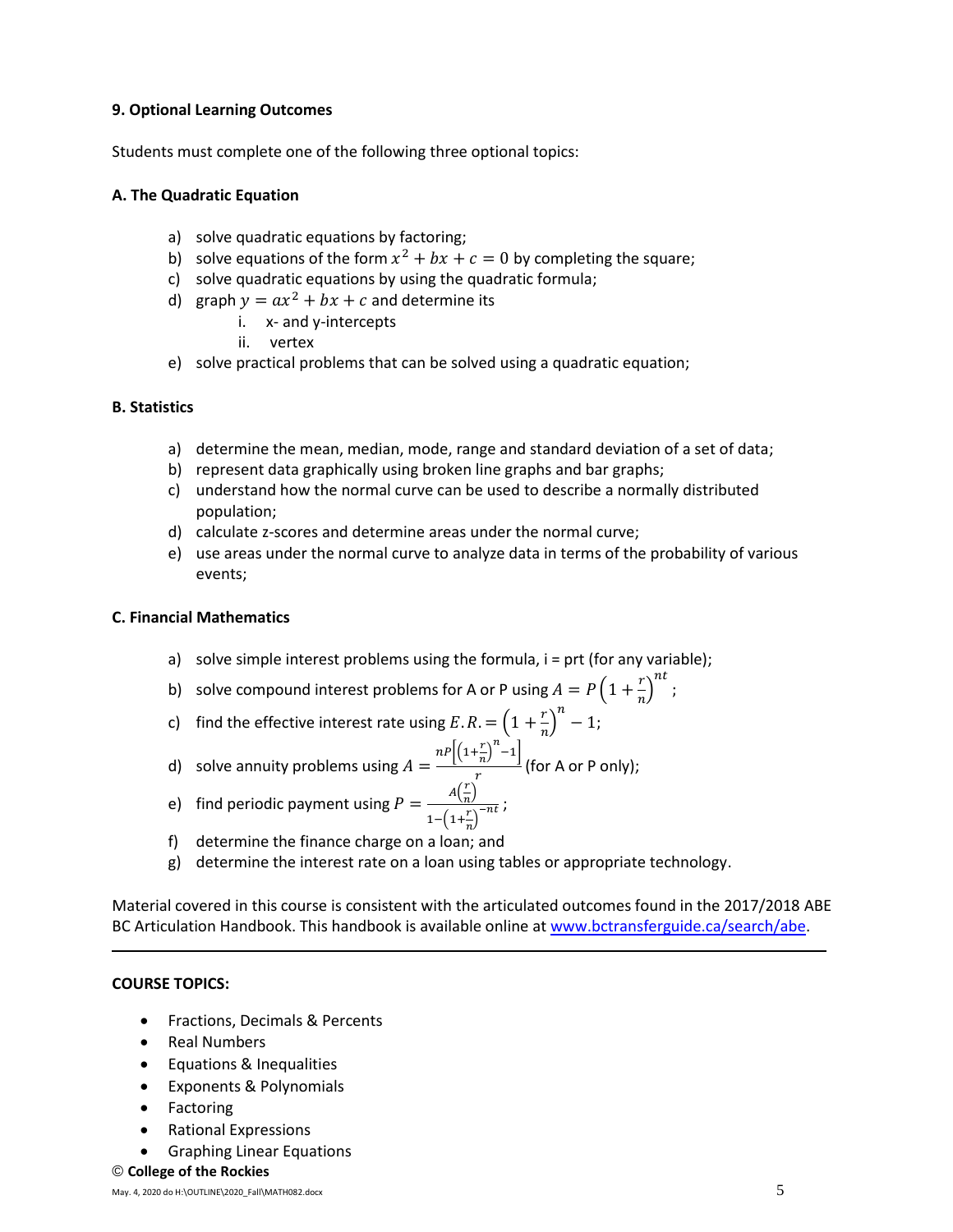- Systems
- Roots & Radicals Quadratics
- Trigonometry

*See instructor's syllabus for the detailed outline of weekly readings, activities and assignments.* 

## **EVALUATION AND ASSESSMENT (Face-to-Face):**

| <b>Assignments</b>                  | % Of Total Grade |  |  |
|-------------------------------------|------------------|--|--|
| Unit Tests and/or Midterm Exams     | 30%              |  |  |
| <b>Unit Quizzes and Assignments</b> | 40%              |  |  |
| <b>Final Exam (cumulative)</b>      | 30%              |  |  |
| <b>Total</b>                        | 100%             |  |  |

## **EVALUATION AND ASSESSMENT (Directed Studies Delivery):**

| <b>Assignments</b>              | % Of Total Grade |  |  |
|---------------------------------|------------------|--|--|
| Unit Tests and/or Midterm Exams | 30%              |  |  |
| <b>Unit Quizzes</b>             | 40%              |  |  |
| <b>Final Exam (cumulative)</b>  | 30%              |  |  |
| Total                           | 100%             |  |  |

*Please see the instructor's syllabus for specific classroom policies related to this course, such as details of evaluation, penalties for late assignments and use of electronic aids.*

## **EXAM POLICY:**

Students must attend all required scheduled exams that make up a final grade at the appointed time and place.

Individual instructors may accommodate for illness or personal crisis. Additional accommodation will not be made unless a written request is sent to and approved by the appropriate Department Head prior to the scheduled exam.

Any student who misses a scheduled exam without approval will be given a grade of "0" for the exam.

#### **COURSE GRADE:**

Course grades are assigned as follows:

| Grade                    | $A+$      | $\sqrt{ }$ | $A-$  | $B+$  | B     | <b>B-</b> | $\sim$<br>U+ | ◡     | $\sim$<br>$\mathbf{C}^{\mathsf{m}}$ | ◡         |      |
|--------------------------|-----------|------------|-------|-------|-------|-----------|--------------|-------|-------------------------------------|-----------|------|
| <b>Mark</b><br>(Percent) | $\geq 95$ | 94-90      | 89-85 | 84-80 | 79-75 | 74-70     | 69-65        | 64-60 | 59-55                               | $54 - 50$ | < 50 |

A grade of "D" grants credit, but may not be sufficient as a prerequisite for sequential courses.